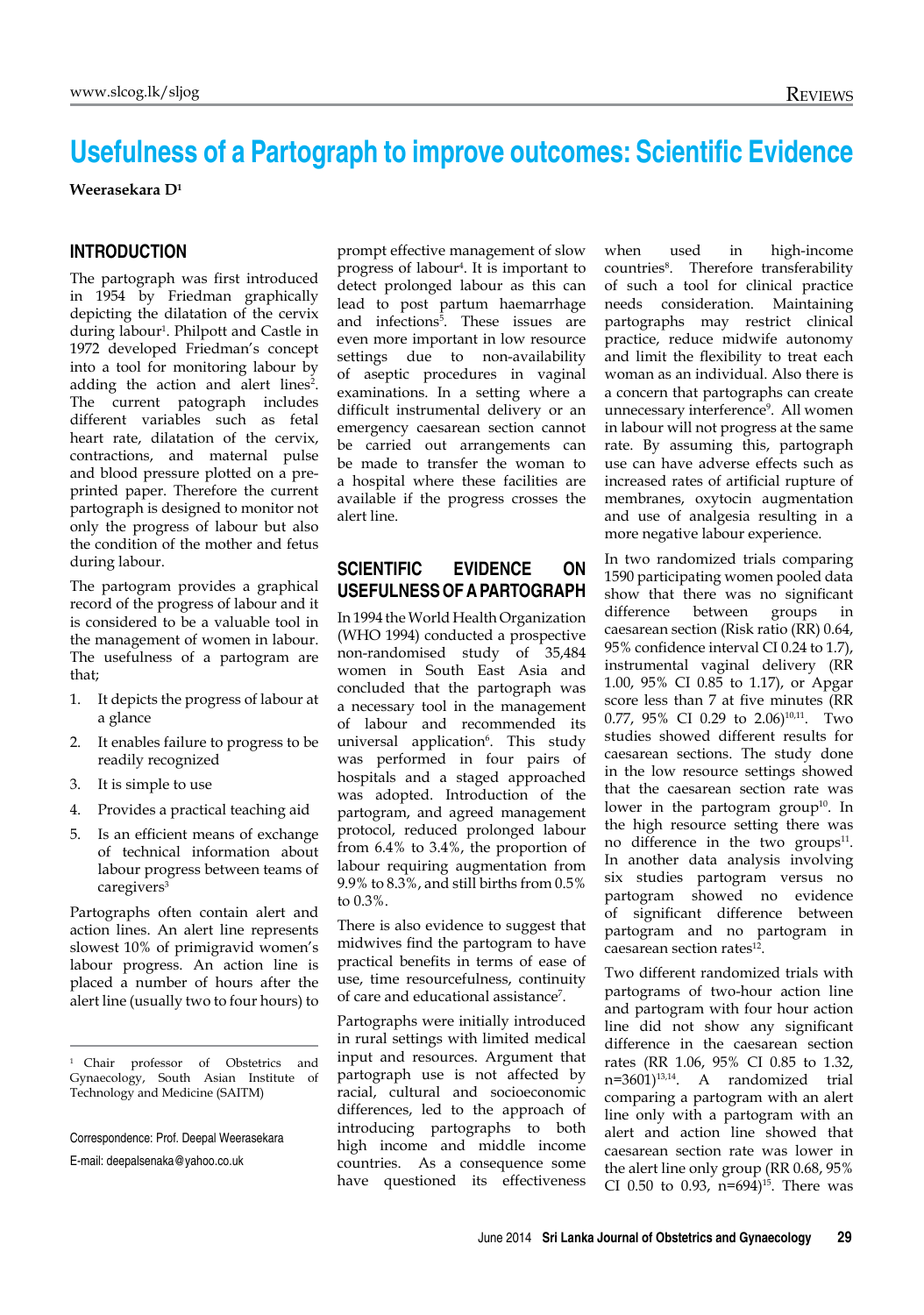no difference in any of the remaining maternal or neonatal outcomes.

## **Discussion**

Current evidence regarding the use of partograph is controversial.

At present evidence from studies comparing partograph with no partograph shows no difference in caesarean section rates, duration of labour, oxytocin augmentation, amniotomy, epidural use, and use of antibiotics in labour, Apgar scores or admissions to neonatal intensive care unit. These findings were based on two randomized trials and the findings may have been influenced by the relatively high percentage of non-compliance in completing the partograph (20%) or the cross contamination of the care by staff or both<sup>10,11</sup>. Based on the evidence of these two trials it cannot be recommended that maintaing partograph is mandatory in labour. However many units in high and low income settings use partographs and have reported benefits in terms of ease of recording, provision of pictorial overview of progress, training of clinicians and transferring of care<sup>16</sup>. Therefore until more definite evidence is available the use of partograph should be determined by clinical and maternal preference. Also findings of these two studies cannot be extrapolated to units where the partograph is currently in use. In low-resource settings prolonged labour and delay in decision making are important causes of adverse obstetric outcomes. Owing to resource constraints in such settings, it is usually not possible to monitor each woman continuously throughout the duration of labour. In these situations partograph serves as a simple and inexpensive tool to monitor labour in a cost-effective way. One-case control study from Pakistan found the partogram to reduce the frequency of prolonged labour, post-partum haemorrhage, ruptured uterus, puerperal sepsis, perinatal and maternal morbidity and mortality<sup>18</sup>. Removing the partograph as opposed to introducing it may

produce different findings. Therefore as at present it is not advisable to recommend any change in the current routine use of of partograph or use of a specific type of partograph.

Data from trials comparing the different placement of action lines show little difference in instrumental vaginal delivery, maternal morbidity, performance of artificial rupture of membranes, blood loss less than 500 mls, epidural use, and number of vaginal examinations<sup>13,14</sup>. When the two hour action line was compared with the four hour action line the only difference found was an increase in oxytocin augmentation in the two hour arm (RR 1.14, 95% CI 1.05 to 1.22, n=3601). There were no differences in any neonatal outcomes such as cord pH less than 7.1, Apgar scores less than seven at five minutes, and admission to special care baby unit, serious morbidity or perinatal death.

Trial comparing a partograph with an alert line with one with an alert and action line clearly demonstrated a difference in caesarean section rates with the only alert line partograph having the lower rate (RR 0.68, 95% CI 0.50 to 0.93,  $n = 694$ <sup>15</sup>.

Given the limited number of trials on partograms and the heterogeneity, it is difficult to offer any recommendations for the routine use of specific types of partogram<sup>17</sup>. None of the analysed studies were multi-centred and all study units had different labour ward guildlines. Interestingly both studies from low income countries showed a statistically significant difference in caesarean section rates<sup>14,10</sup>. A large multicenter randomized trial using a uniform labour ward protocol is necessary to determine the usefulness of a partograph to improve outcomes. This is especially needed in low-resource settings. Factors such as parity, previous obstetrical outcome, and women's satisfaction and obstetricians or birth attendant's experience with the use of the partograph should also needs to be analyzed by stratification of  $participants<sup>19</sup>$ .

### **REFERENCES**

- 1. Friedman E, Graphic analysis of labour. American journal of obstetrics and Gynecology, 1954; 68:1568-75.
- 2. Philpott RH,Castle WM, Cervicographs in the management of labour in primigravidae. Journal of Obstetrics and Gynaecology of the British Commonwealth 1972;79:592-598.
- 3. EnkinM, Keirse NC, Neilsen J, et al. Monitoring the progress of labour. A guide to effective care in pregnancy and childbirth 3rd edition, Oxford university press 2000,p 281-8
- 4. Lavender T, Hart A, Symth R, Effect of partogram use on outcomes for women in spontaneous labour at term. The Cochrane Collaboration. Published by John Wiley & Sons, Ltd. 2009, 1-22.
- 5. Neilson J, Lavender T, Quenby S,Wray S. Obstructed labour. British Medical Bulletin, 2003; 67:191-204.
- 6. World Health Organization. World Health Organization partograph in management of labour. Lancet 1994: 343: 1399-404.
- 7. Lavender T, Malcolmson L. Is the partogram a help or a hindrance? Practising Midwife 1999: 2: 23-7.
- 8. Groeschel N, Glover P. The partograph. Used daily but rarely questioned. Australian Journal of Midwifery 2001: 14: 22-7.
- 9. Walraven GE. WHO partograph. Lancet 1994: 344: 617.
- 10. Walss-Rodriguez RJ, Gudino-Ruiz F, Tapia-Rodrguez S. Comparative study between Friedman's partogram and conventional descriptive partogram. Ginecologia y Obstetricia de Mexico 1987:55:318-22.
- 11. Windrim R, Seaward G, Hodnett E, Akoury H, Kingdom J, Salenieks ME, et al. A randomized controlled trial of a bedside partogram in the active management of primiparous labour. Journal of Obstetrics and Gynaecology Canda: JOGC 2006: 29(1): 27-34.
- 12. Leanza V, Leanza G, Monte S. A didactic protocol for labour and delivery: the partogram. Minerva ginecologica 08/2011:63(4):352-32.
- 13. Lavender T, Walkinshaw S, Alfirevic Z. Partogram action line study: a randomized trial. British Journal of Obstetrics and Gynaecology 1998:105:976-80.